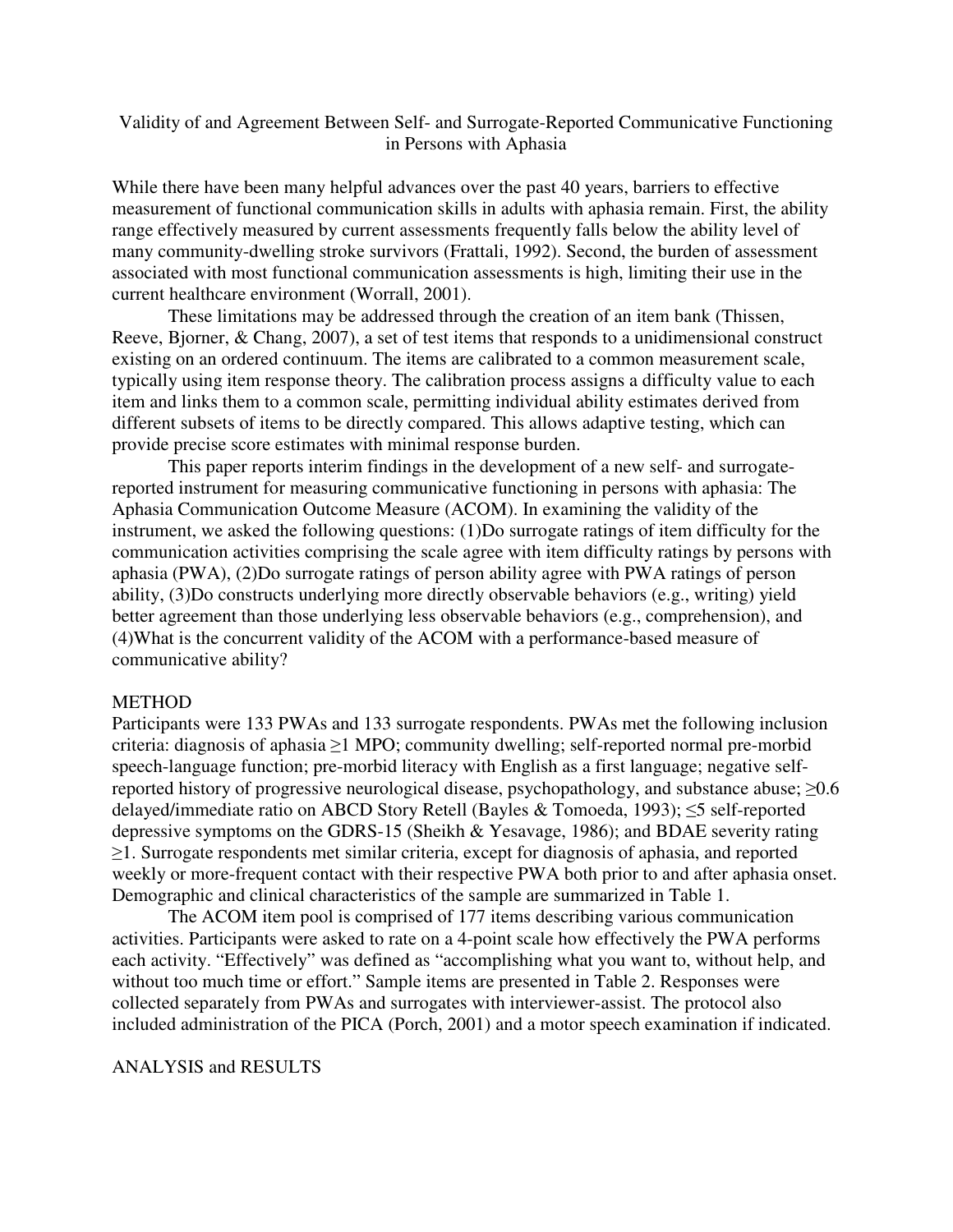Three item subsets were selected based on a priori considerations of content and approximation of unidimensionality tested by factor analysis: verbal expression ( $n = 44$  items), comprehension ( $n = 25$ ), and writing ( $n = 11$ ). For each item set, a separate Rasch Rating Scale model (Andrich, 1978) was estimated for the PWA and surrogate data, and items demonstrating poor fit according to information-weighted (infit) and outlier-sensitive (outfit) mean-square (MSQ) fit statistics were iteratively excluded. Retained items (30 verbal expression, 21 comprehension, 11 writing) obtained MSQ values between 0.7 and 1.4 (Wright & Linacre, 1994). Two exceptions were made for writing items that demonstrated slight overfit to the model for PWAs ("write a simple to-do list," infit MSQ=0.64, outfit MSQ=0.58) and surrogates ("write a shopping list," infit MSQ=0.62, outfit MSQ=0.56). There was complete overlap in the 5 items demonstrating the most extreme underfit in the PWA and surrogate samples (Table 3). The reliability of the resulting scales was 0.95, .90, and .80 for the verbal expression, comprehension, and writing scales, respectively.

 To address the first research question, correlations between the Rasch item difficulty estimates obtained from the PWA and surrogate samples were computed. The correlations were high in each case: 0.91 for verbal expression, 0.95 for comprehension, and 0.99 for writing. Tests of differential item functioning indicated that two comprehension items ("understand warning signs" and "recognize when people do not understand you") obtained difficulty estimates that were reliably different between PWAs and surrogates. These items were excluded.

 Next, the PWA and surrogate data were combined to obtain item difficulty estimates from the full sample. Using these estimates, ability scores in each of the three domains based on PWA and surrogate ratings were obtained for each PWA. To address the second research question, we performed two sets of analyses. First, we conducted paired-sample t-tests to determine whether, as a group, surrogate respondents gave higher or lower ability ratings than PWAs gave themselves. For each of the three domains, the mean difference was <0.03 logits, and the tests were all non-significant (*t*s<0.25, *p*s>0.8). Second, to evaluate the reliability of PWA-surrogate differences at the individual level, we compared the scores for each pair using the standard errors provided by the Rasch model to evaluate significance. For the verbal expression, comprehension, and writing scales, 46%, 38%, and 7%, respectively, of the comparisons were significant at p<0.05. Next, to address the third research question, we computed correlations between the PWA and surrogate scores for each domain. The correlation for the writing domain (0.80) was significantly higher than the correlation for the verbal domain  $(0.65, z=2.61, p=0.005)$ , which was non-significantly higher than the correlation for the comprehension domain  $(0.54, z=1.38, p=0.08)$ .

 To address the final research question, we computed correlation coefficients (Table 4) between the ACOM ability scores and PICA modality scores derived from Rasch Rating Scale models of the relevant subtests (verbal: I, IV, IX, XII; comprehension: V-VII, X; and writing: A-D). In every case, the ACOM ability score correlated most strongly with the corresponding PICA modality score. In one case (surrogate ACOM writing score), the difference between the two highest correlations failed to reach significance.

## **DISCUSSION**

These results support the validity of self-reports of communicative functioning by PWAs, and of ACOM measures of self- and surrogate-reported verbal expression, comprehension, and writing ability. The finding that PWA and surrogate ability estimates correlated most highly for the most directly observable domain is consistent with prior comparisons of patient and proxy reports of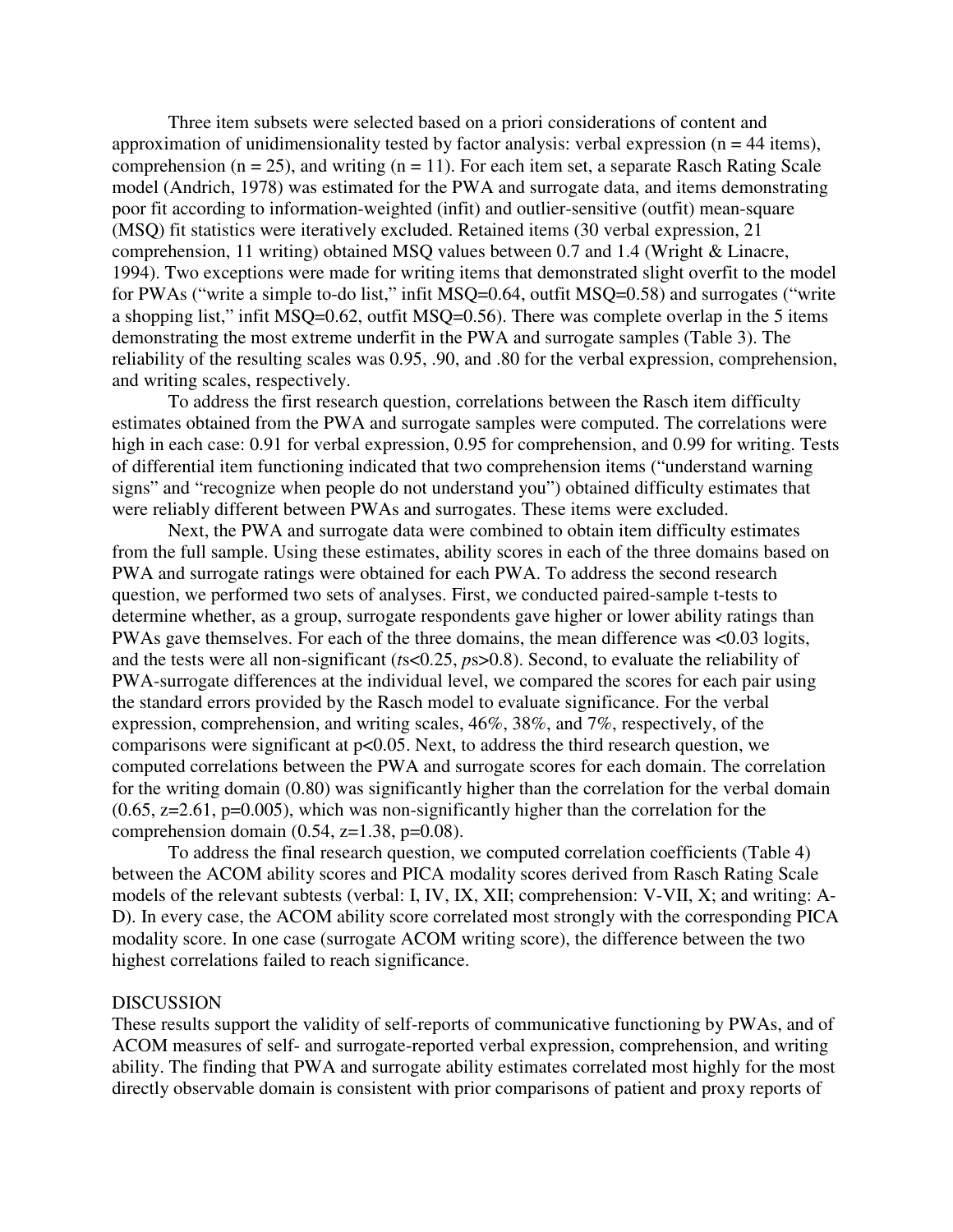physical and psychological functioning (Duncan et al., 2002; Hilari, Owen, & Farrelly, 2007; Williams et al., 2006). The agreement between PWAs and surrogates on item difficulty ratings and the lack of significant differences in person ability estimates at the group level suggest that self- and surrogate-reported communicative functioning may be validly measured using the same items and measurement scales. However, the moderate correlations between PWA and surrogate ability estimates and the finding of a significant proportion of reliable differences in individual cases suggest that they are not interchangeable at the individual level. Data collection is ongoing in the initial field trial of the ACOM items, and future investigations will include more detailed examinations of construct dimensionality. The goal of this project is to develop a calibrated item bank that can serve as a platform for psychometrically rigorous and socially valid computeradaptive and short-form measurement of self- and surrogate-reported communicative functioning in aphasia.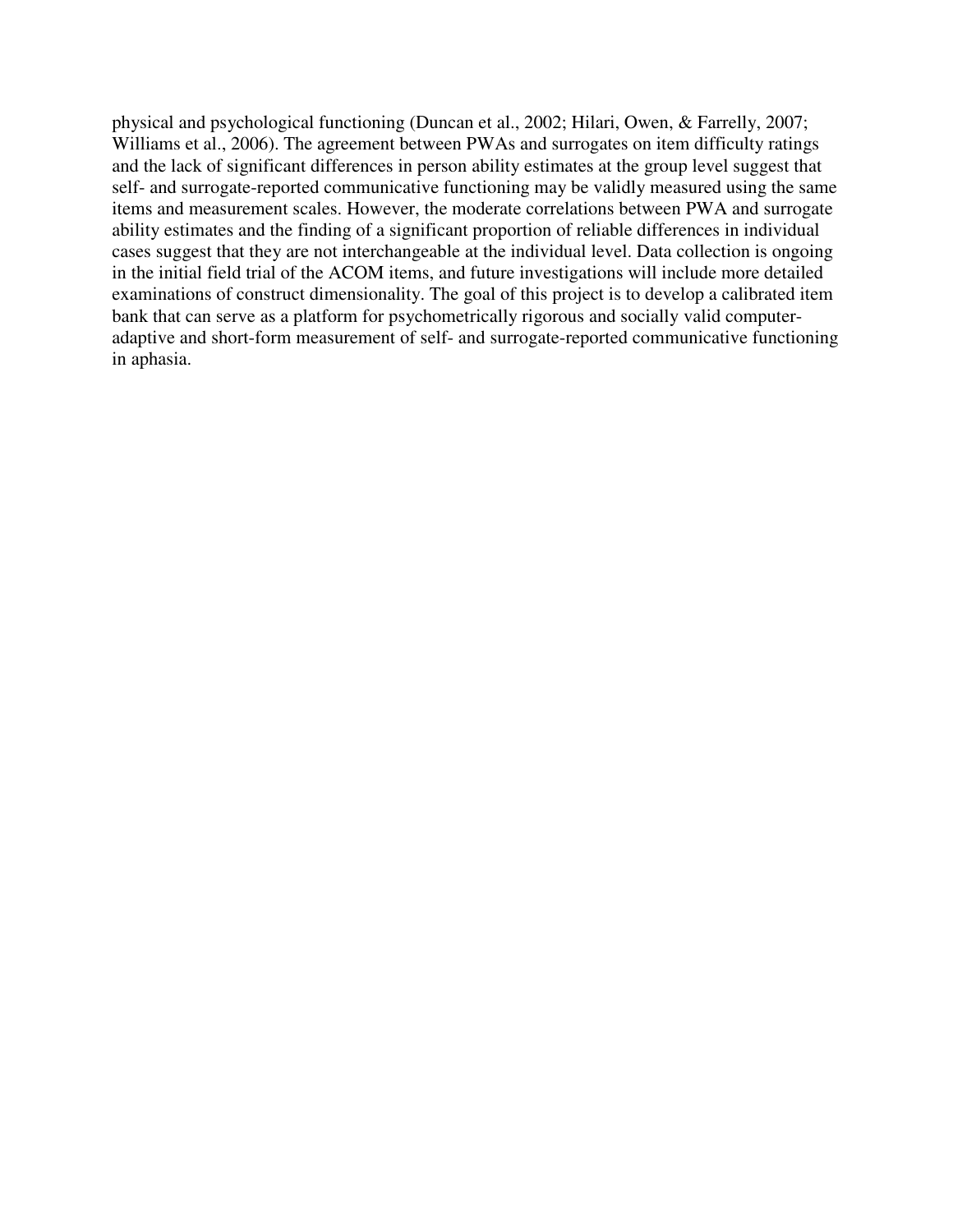|                                                | Persons with Aphasia | Surrogates |
|------------------------------------------------|----------------------|------------|
| Age in Years, mean (sd)                        | 60(14)               | 60(13)     |
| Gender, % male                                 | 63%                  | 26%        |
| Race                                           |                      |            |
| African American                               | $9\%$                |            |
| Caucasian                                      | 80%                  |            |
| Hispanic                                       | 10%                  |            |
| Native American                                | $1\%$                |            |
| Mixed                                          | $1\%$                |            |
| Education                                      |                      |            |
| Primary/Middle School                          | $0\%$                | 8%         |
| <b>High School</b>                             | 24%                  | 22%        |
| Some College                                   | 34%                  | 35%        |
| <b>College Graduate</b>                        | 20%                  | 18%        |
| Post-Graduate Degree                           | 14%                  | 17%        |
| Missing                                        | $9\%$                | $0\%$      |
| Surrogate Relationship with PWA                |                      |            |
| Spouse/Partner                                 |                      | 58%        |
| Parent                                         |                      | 15%        |
| Child                                          |                      | 10%        |
| Sibling                                        |                      | 10%        |
| <b>Other Relative</b>                          |                      | $1\%$      |
| Friend                                         |                      | 6%         |
| Frequency of Contact with PWA                  |                      |            |
| Daily                                          |                      | 85%        |
| Weekly                                         |                      | 15%        |
| Length of Relationship in Years, mean (sd)     |                      | 38.5(15)   |
| <b>Marital Status</b>                          |                      |            |
| <b>Currently Married or Cohabitating</b>       | 64%                  |            |
| Divorced or Separated                          | 22%                  |            |
| Widowed                                        | $2\%$                |            |
| Never Married                                  | $11\%$               |            |
| Months Post-Onset of Aphasia, median (min-max) | 49 (1-507)           |            |
| PICA Overall score, median (min-max)           | 12.37 (7.47-14.21)   |            |
| <b>BDAE Severity Rating</b>                    |                      |            |
| $\overline{0}$                                 | $0\%$                |            |
| 1                                              | 21%                  |            |
| $\overline{c}$                                 | 12%                  |            |
| $\overline{3}$                                 | 22%                  |            |
| $\overline{\mathcal{A}}$                       | 28%                  |            |

Table 1. Demographic and clinical characteristics of the study sample, n = 133 persons with aphasia, n =133 surrogates. <u> 1980 - Andrea Brand, amerikansk politik (d. 1980)</u>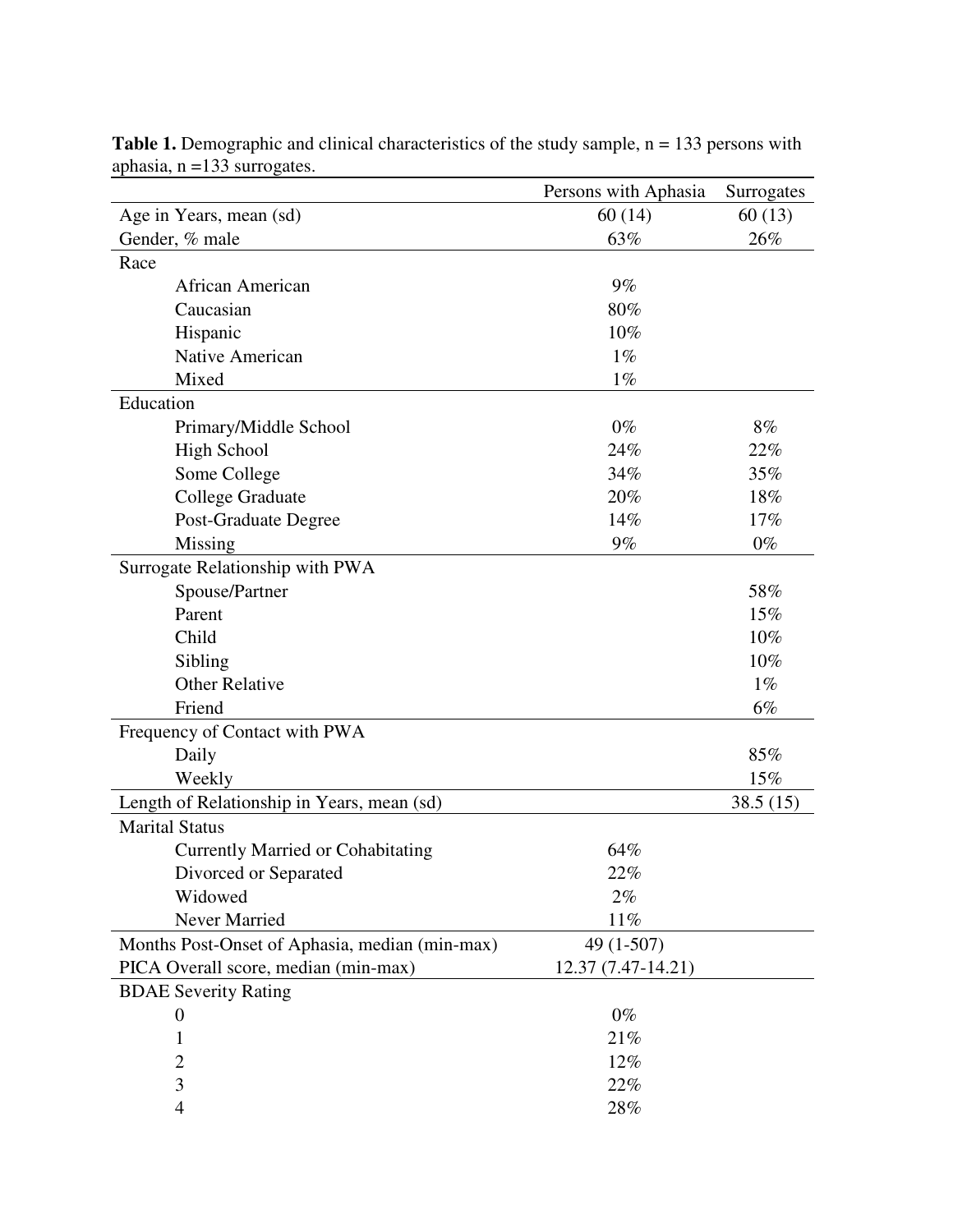|                           | 7%     |
|---------------------------|--------|
| Missing                   | 10%    |
| % of PWA with concomitant |        |
| Motor Speech Disorder     | $45\%$ |

**Table 2.** Sample item content, item difficulty estimates, and standard deviations for Aphasia Communication Outcome Measure scales of Verbal Expression, Comprehension, and Writing. The items in each domain are scaled separately to have a mean difficulty of 0 and a unit size of 1 logit.

|                       |                  | How effectively do you (does your partner)    |
|-----------------------|------------------|-----------------------------------------------|
| <b>ACOM</b> Domain    | Item Difficulty  | Item Content                                  |
|                       | (standard error) |                                               |
| Verbal Exp            | 0.89(0.14)       | Talk with a group of people?                  |
|                       | 0.45(0.14)       | Start a conversation with other people?       |
| $SD = 0.54$           | 0.01(0.14)       | Make small talk with neighbors?               |
|                       | $-0.76(0.14)$    | Tell people how you feel?                     |
|                       | $-1.37(0.15)$    | Talk to your closest family member or friend? |
| Comprehension         | 1.42(0.13)       | Understand conversation in a noisy place?     |
|                       | 0.95(0.13)       | Understand medical insurance information?     |
| $SD = 0.89$           | $-0.09(0.14)$    | Read product labels?                          |
|                       | $-1.76(0.16)$    | Recognize the names of common objects?        |
| Writing               | 2.30(0.29)       | Take notes during meetings/classes?           |
|                       | $-0.27(0.24)$    | Communicate by email?                         |
| $SD = 1.84$           | $-0.71(0.20)$    | Fill out simple forms?                        |
|                       | $-3.01(0.19)$    | Write your name?                              |
|                       |                  |                                               |
| <b>Response Scale</b> | Score            | Category Label                                |
|                       | 3                | Completely                                    |
|                       | $\overline{2}$   | Mostly                                        |
|                       | 1                | Somewhat                                      |
|                       | $\overline{0}$   | Not Very                                      |
|                       | 0                | Do not do, because of communication disorder  |
|                       | NA/missing       | Do not do, for some other reason              |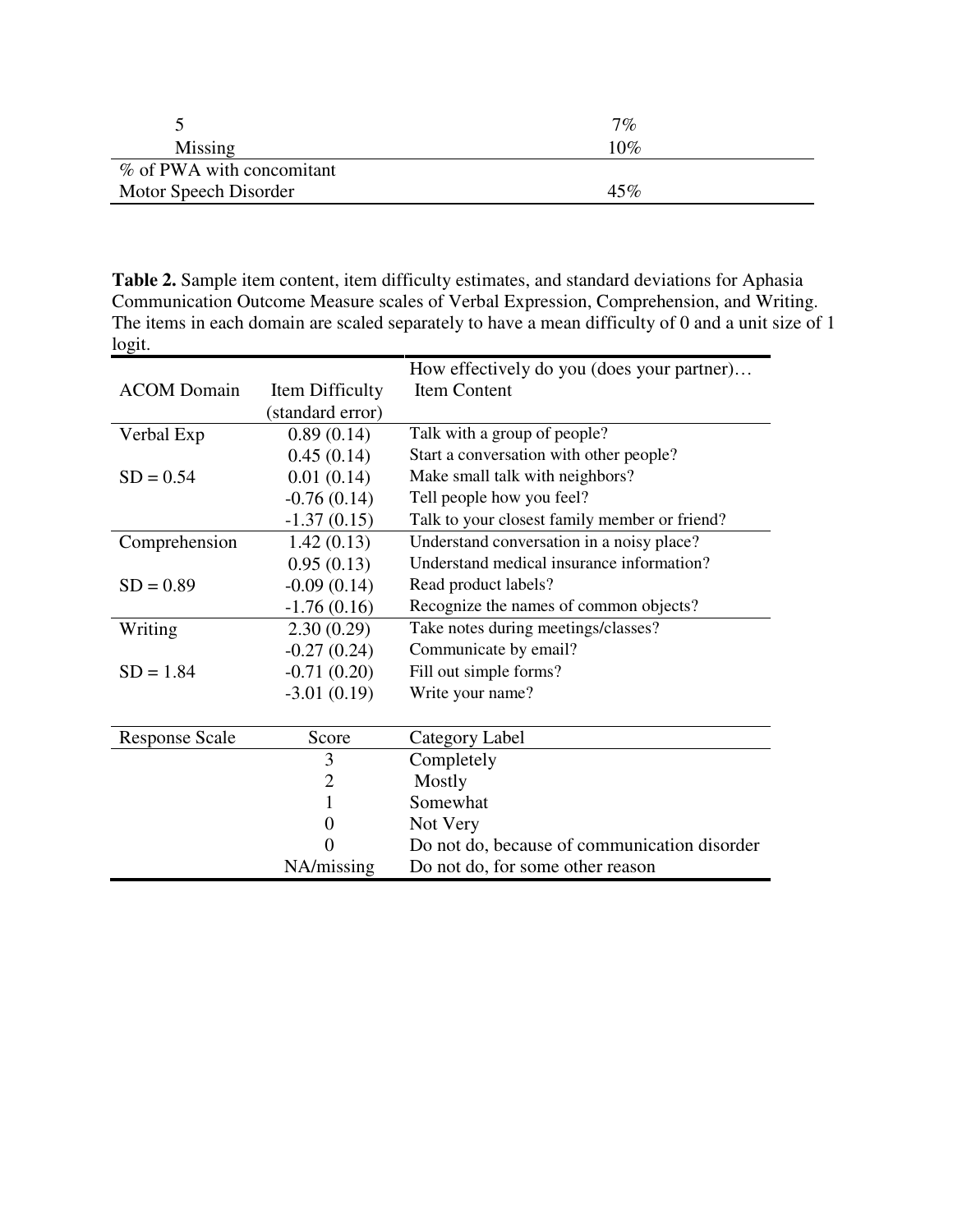| <b>ACOM</b>   | Item Content                                         | $\mu$ and $\mu$ and $\mu$ and $\mu$ and $\mu$ and $\mu$ and $\mu$ and $\mu$ and $\mu$ and $\mu$ and $\mu$<br>Infit MSQ |            | Outfit MSQ |            |
|---------------|------------------------------------------------------|------------------------------------------------------------------------------------------------------------------------|------------|------------|------------|
| Domain        |                                                      | <b>PWA</b>                                                                                                             | <b>SUR</b> | <b>PWA</b> | <b>SUR</b> |
| Verbal Exp    | Tell people why you can't<br>talk well               | 1.67                                                                                                                   | 1.47       | 1.76       | 1.49       |
|               | Get your point across when<br>you are upset or angry | 1.47                                                                                                                   | 2.03       | 1.48       | 2.33       |
|               | Make appointments on the<br>phone                    | 1.32                                                                                                                   | 1.78       | 1.22       | 1.65       |
| Comprehension | Read a book for pleasure                             | 1.55                                                                                                                   | 1.68       | 1.50       | 1.46       |
|               | Look up a number in a<br>telephone book              | 1.41                                                                                                                   | 1.34       | 1.38       | 1.35       |

**Table 3.** Item content and information-weighted (infit) and outlier-sensitive (outfit) mean-square values for the five ACOM candidate items demonstrating the poorest fit to the Rasch measurement model in the person with aphasia (PWA) and surrogate (SUR) data.

**Table 4.** Correlations between Aphasia Communication Outcome Measure (ACOM) scores for persons with aphasia (PWA) and surrogates (SUR) in each domain, and between ACOM scores and Rasch-modeled Porch Index of Communicative Ability modality scores. All correlations are significant at p <0.001. The prediction for the highest correlation between each ACOM domain score and PICA modality score is bolded. The rightmost column gives the estimate and lower bound of the 1-sided 90% confidence interval for the difference between the predicted highest correlation and the next-highest observed correlation. Significant differences are marked with an asterisk(\*).

|                    |            |             |               |             | Difference Between Predicted    |
|--------------------|------------|-------------|---------------|-------------|---------------------------------|
|                    |            |             |               |             | <b>Highest and Next-Highest</b> |
|                    |            | <b>PICA</b> | <b>PICA</b>   | <b>PICA</b> | Correlation                     |
| <b>ACOM</b> Domain |            | Verbal      | Comprehension | Writing     | (LB of $90\%$ CI)               |
| Verbal Expression  | <b>PWA</b> | 0.66        | 0.53          | 0.48        | $0.13(0.07)^*$                  |
|                    | <b>SUR</b> | 0.71        | 0.63          | 0.55        | $0.08(0.04)$ *                  |
| Comprehension      | <b>PWA</b> | 0.42        | 0.52          | 0.35        | $0.10(0.02)$ *                  |
|                    | <b>SUR</b> | 0.46        | 0.57          | 0.33        | $0.11(0.04)$ *                  |
| Writing            | <b>PWA</b> | 0.50        | 0.54          | 0.62        | $0.08(0.01)*$                   |
|                    | <b>SUR</b> | 0.53        | 0.58          | 0.62        | $0.04(-0.03)$                   |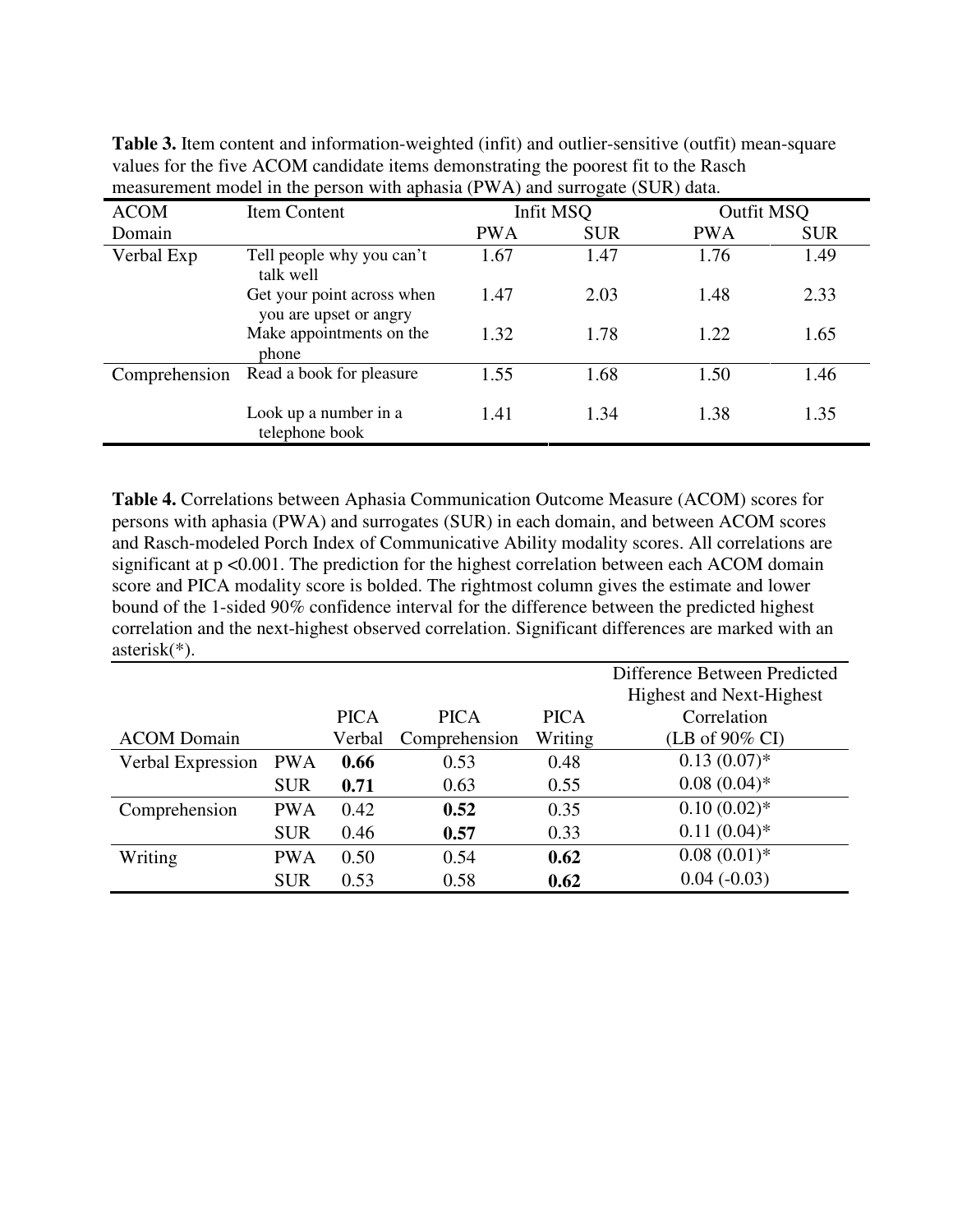## References

- Andrich, D. (1978). A rating formulation for ordered response categories. *Psychometrika, 43,* 561-573.
- Bayles, K. A. & Tomoeda, C. K. (1993). *Arizona Battery for Communication Disorders of Dementia*. Tucson, AZ: Canyonlands Publishing, Inc.
- Duncan, P. W., Lai, S. M., Tyler, D., Perera, S., Reker, D. M., & Studenski, S. (2002). Evaluation of proxy responses to the Stroke Impact Scale. *Stroke, 33,* 2593-2599.
- Frattali, C. M. (1992). Functional assessment of communication: Merging public policy with clinical views. *Aphasiology, 6,* 63-83.
- Hilari, K., Owen, S., & Farrelly, S. J. (2007). Proxy and self-report agreement on the Stroke and Aphasia Quality of Life Scale-39. *Journal of Neurology, Neurosurgery, and Psychiatry, 78,* 1072-1075.
- Porch, B. (2001). *Porch index of communicative ability*. Albuquerque, NM: PICA Programs.
- Sheikh, J. I. & Yesavage, J. A. (1986). Geriatric Depression Scale (GDS) Recent Evidence and Development of a Shorter Version. In T.L.Brink (Ed.), *Clinical Gerontology: A Guide to Assessment and Intervention* (pp. 165-173). New York: Hawthorn Press.
- Thissen, D., Reeve, B. B., Bjorner, J. B., & Chang, C. H. (2007). Methodological issues for building item banks and computerized adaptive scales. *Qual.Life Res., 16 Suppl 1,* 109- 119.